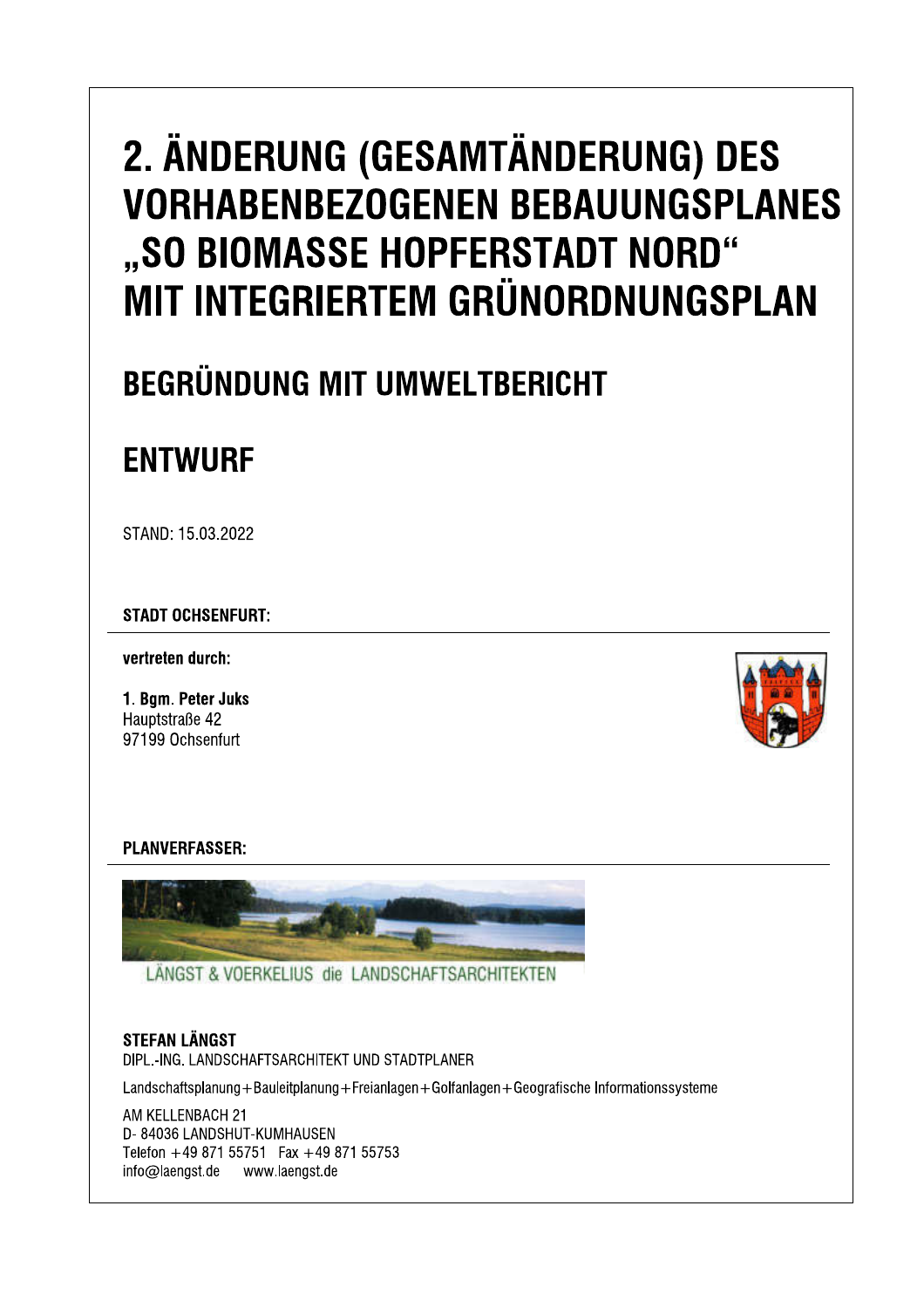## **Inhaltsverzeichnis**

| A) | <b>Planrechtliche Voraussetzungen</b>               | $\bf{3}$ |
|----|-----------------------------------------------------|----------|
| B) | Lage, Größe und Beschaffenheit des Planungsgebietes | 5        |
| C) | <b>Geplante bauliche Nutzung</b>                    | 5        |
| D) | <b>Flächenverteilung</b>                            | 6        |
| E) | <b>Sonstiges</b>                                    | 6        |
| F) | Grünordnung                                         | 7        |
| G) | <b>Umweltbericht</b>                                | 8        |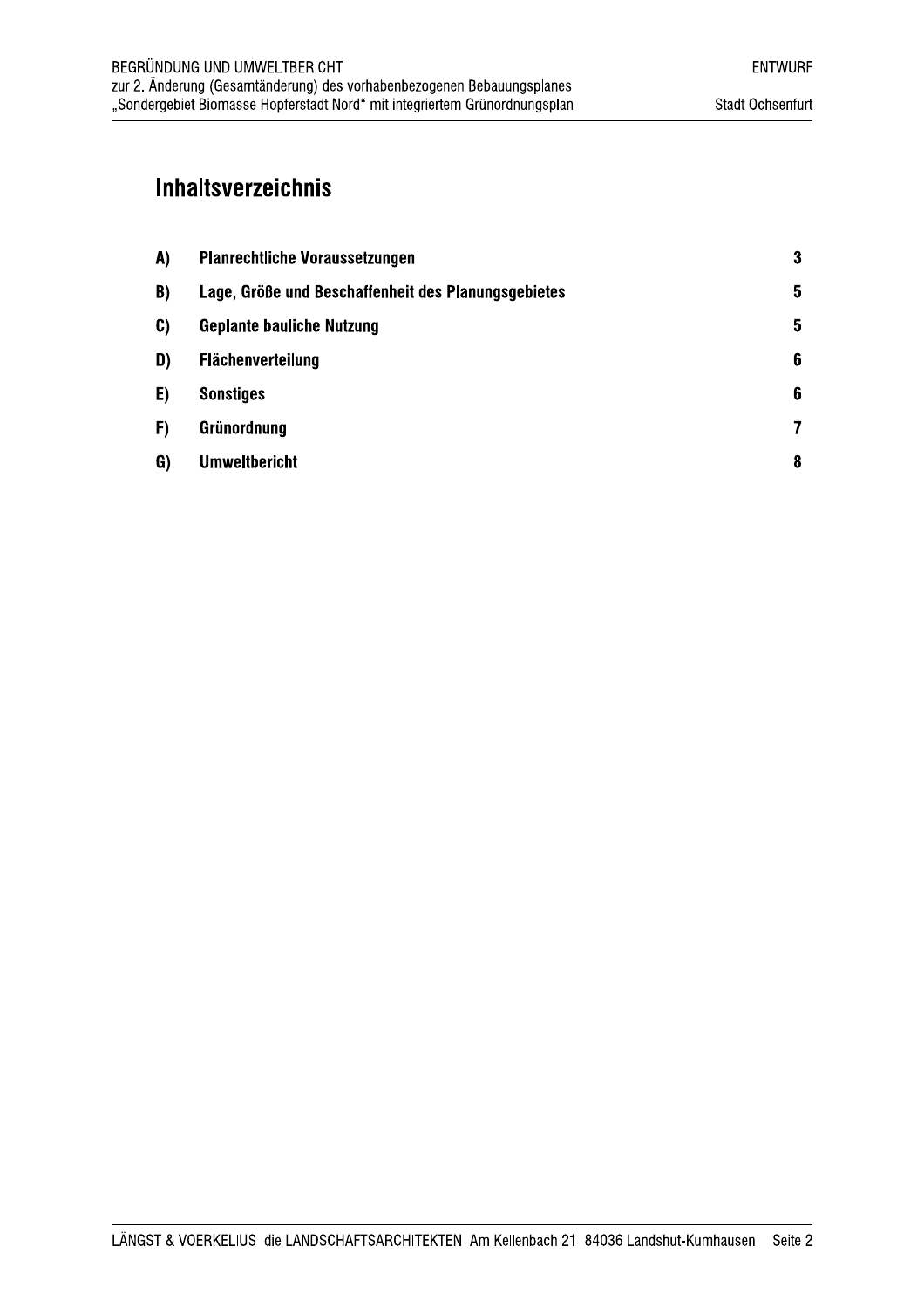#### A) **Planrechtliche Voraussetzungen**

### 1. Sondergebietsausweisung

Der bestehende Flächennutzungsplan (FNP) der Stadt Ochsenfurt, Ortsteil Hopferstadt stellt das Planungsgebiet als Fläche Sondergebiet Biogas dar. Der Flächennutzungsplan entspricht im Bereich des geplanten Sondergebietes der beabsichtigten Entwicklung.

## 2. Ziele übergeordneter Planungen

## Raum-/Wirtschaftsstruktur

Die Stadt Ochsenfurt sowie ihr Ortsteil Hopferstadt liegen im ländlichen Teilraum, dessen Entwicklung nachhaltig gestärkt werden soll, sowie im Nahbereich des Mittelzentrums Kitzingen und Regionalzentrums Würzburg. Die Stadt Ochsenfurt stellt selbst ein Mittelzentrum dar. Der Ortsteil Hopferstadt liegt etwa 6,5 km südlich von Ochsenfurt auf der Entwicklungsachse in Richtung Grundzentrum Aub.

In der Anlage zu § 1 der Elften Verordnung vom 19. Juli 2013 zur Änderung des Regionalplans Region Würzburg (2) wird in Bezug auf die Biomassenutzung zur Erzeugung erneuerbarer Energien folgender Grundsatz genannt: "Der bedarfsgerechten und umweltschonenden Nutzung von Biomasse aus nachwachsenden heimischen Rohstoffen zur Energieversorgung kommt in allen Teilen der Region besondere Bedeutung zu. Dabei gilt es insbesondere, regional erzeugte Ressourcen, vor allem Holz, zu nutzen. In der landwirtschaftlichen Produktion soll dabei die Entstehung von Monokulturen verhindert werden."



Abb. 1: Ausschnitt Karte Raumstruktur (Quelle: Regionalplan Würzburg, Stand 16.08.2021)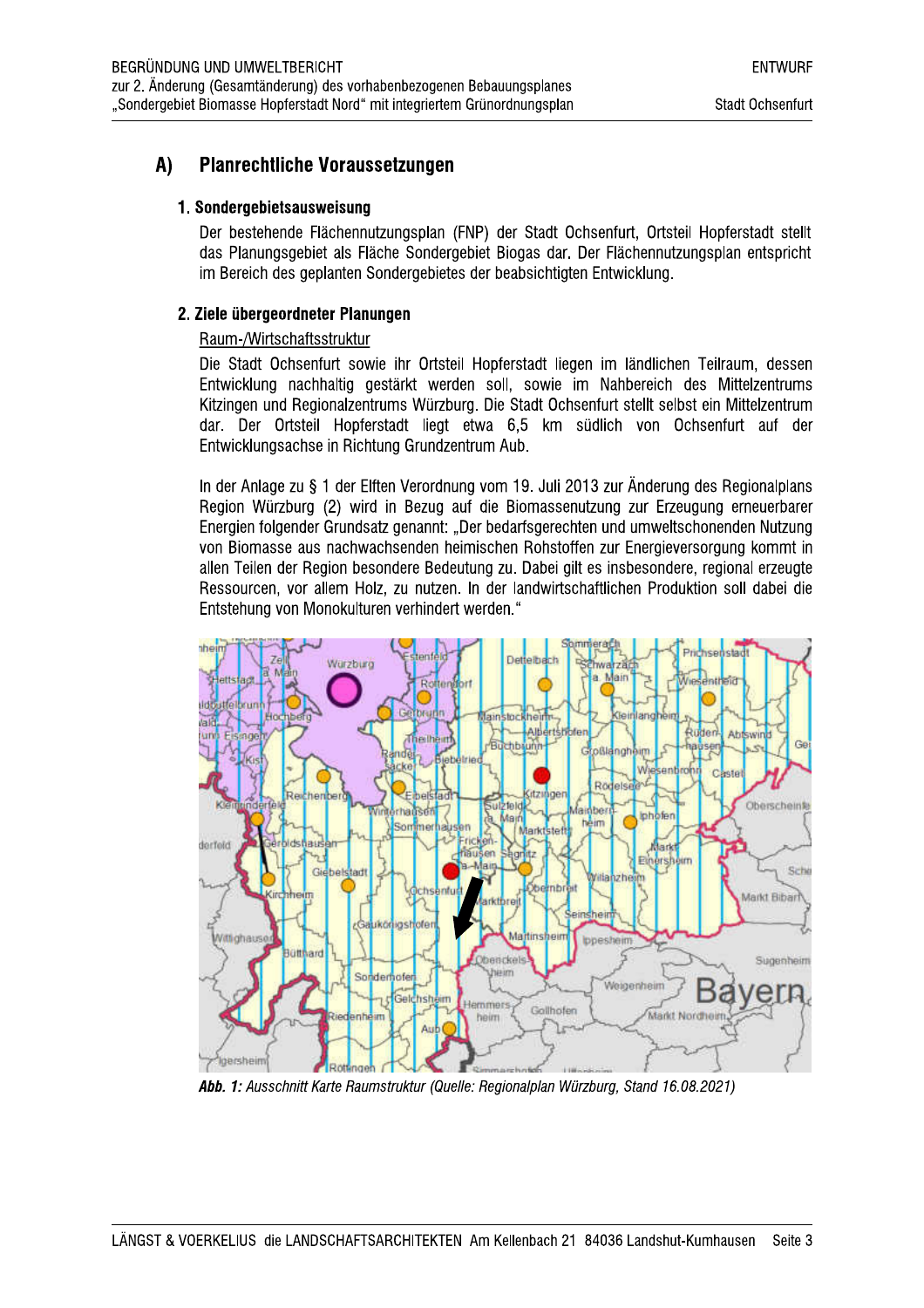#### Landschaftliche Vorbehaltsgebiete

Es befindet sich kein landschaftliches Vorbehaltsgebiet in der näheren Umgebung von Hopferstadt.



Abb. 2: Ausschnitt Karte Landschaft & Erholung (Quelle: Regionalplan Würzburg, Stand 16.08.2021)

#### Rohstoffsicherung

Es befinden sich weder Vorrangflächen noch Vorbehaltsflächen für Bodenschätze im näheren Umfeld von Hopferstadt.



Abb. 3: Ausschnitt Karte Siedlung & Versorgung (Quelle: Regionalplan Würzburg, Stand 16.08.2021)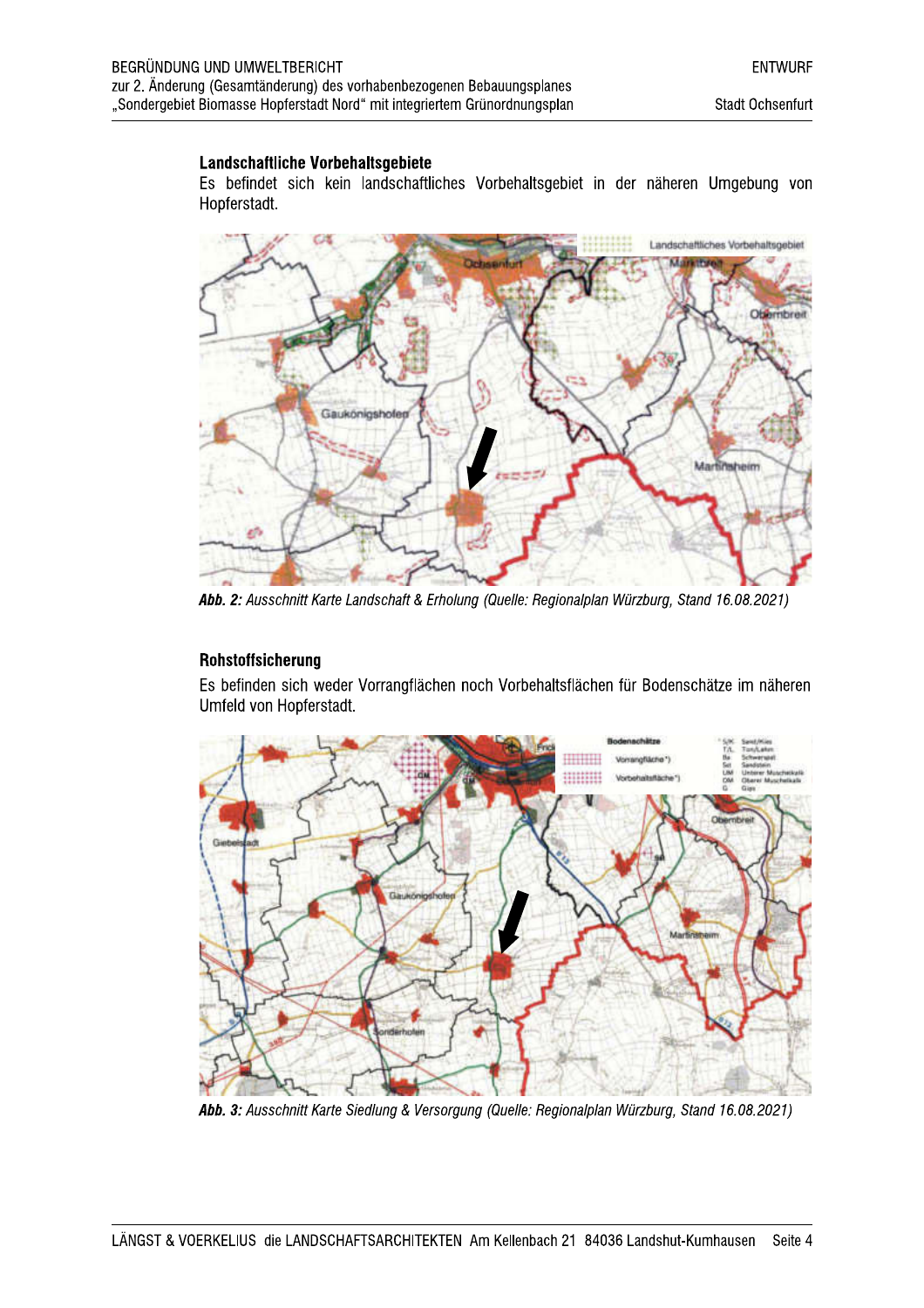#### $B)$ Lage, Größe und Beschaffenheit des Planungsgebietes

### 1. Lage

Die Stadt Ochsenfurt liegt westlich der Bundesautobahn A7. Der Ortsteil Hopferstadt liegt südlich der Stadt Ochsenfurt und östlich der Staatsstraße ST 2269. Die derzeitige Biogasanlage befindet sich nördlich der Ortschaft Hopferstadt auf den Flächen des landwirtschaftlichen Betriebes der Familie Düchs. Das Anlagengrundstück ist im Norden, Osten und Westen von landwirtschaftlichen Flächen umgeben. Im Süden grenzt ein öffentlicher Weg mit der Fl.Nr. 340 an die Grundstücksfläche an. Nach der Regionalplanung des Bayerischen Staatsministeriums für Wirtschaft, Landesentwicklung und Energie ist die Stadt Ochsenfurt der Region Würzburg (Region 2) zugeteilt. Die örtliche als auch überörtliche Verkehrsanbindung ist als gut zu bezeichnen.

### 2. Größe

Die Gesamtfläche beträgt innerhalb des Geltungsbereiches ca. 26.644 m<sup>2</sup> und umfasst folgendes Flurstück, Gemarkung Hopferstadt:

- Fl.-Nr. 341 (Teilfläche)

#### 3. Beschaffenheit des Geltungsbereiches

Die ausgewiesene Erweiterungsfläche, die westlich an die bestehende Biogasanlage anschließt, wird derzeit intensiv landwirtschaftlich genutzt.

#### $C)$ **Geplante bauliche Nutzung**

Innerhalb des Geltungsbereichs der 2. Änderung (Gesamtänderung) des vorhabenbezogenen Bebauungsplanes "Sondergebiet Biomasse Hopferstadt Nord" wird eine Baugrenze für die bestehenden und geplanten Gebäude definiert. Festsetzungen zum Maß der baulichen Nutzung setzen den Rahmen für eine zukünftige städtebauverträgliche Bebauung. Die festgesetzte Höhe des Obiektes rechtfertig sich durch einen geringeren Versiegelungsgrad, der sich bei einem Bau in die Breite und einer geringeren Höhe des Gebäudes erhöhen würde. Festsetzungen zur Gestaltung der Fassaden sichern eine in sich stimmige Gestaltung, die jedoch genügend Raum lässt für individuelle architektonische Lösungen.

#### **Anlass und Ziel der Planung**

Zur Einhaltung der vorgeschriebenen Lagerdauer von 270 Tagen soll ein zusätzlicher Behälter zur Lagerung von Gärresten errichtet werden. Als Abdeckung soll ein ebenfalls neu zu genehmigendes Tragluftdach dienen. Ziel ist die Erweiterung der bereits bestehenden Biogasanlage für den Einsatz von Biogas aus der Landwirtschaft (NawaRo). Genauere Angaben sind den Planungsunterlagen der Apfelböck Ingenieurbüro GmbH zu entnehmen.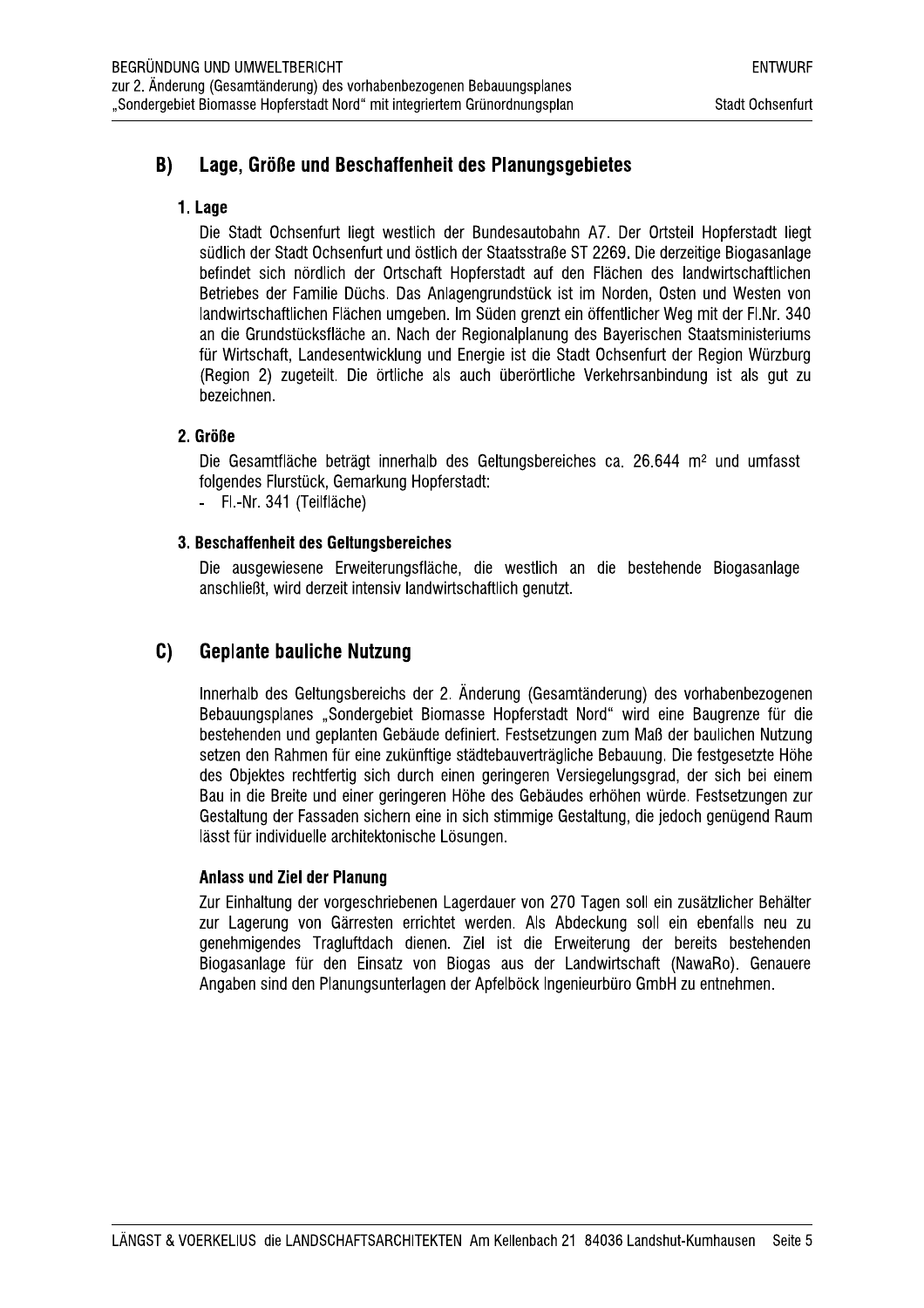#### D) **Flächenverteilung**

Überschlägige Ermittlung der Brutto- und Nettofläche. Gesamtfläche innerhalb des Geltungsbereiches ca. 26.115 m<sup>2</sup>, davon

| Gesamtfläche                                            | ca. | $26.644 \text{ m}^2$     |
|---------------------------------------------------------|-----|--------------------------|
| Brutto-Baufläche                                        |     | ca. $26.644 \text{ m}^2$ |
| - Ausgleichsfläche (extensives Grünland / Blühstreifen) | ca. | $7.539 \text{ m}^2$      |
| - geplante private Freifläche                           | ca. | $1.584 \text{ m}^2$      |
| - bestehende private Freifläche vom 28.06.2011          | ca. | $9.143 \text{ m}^2$      |
| - geplante Gebäude                                      | ca. | $849 \text{ m}^2$        |
| - bestehende Gebäude, genehmigt am 28.06.2011           | ca. | $3.664 \; \text{m}^2$    |
| - bestehende Gebäude, genehmigt am 26.04.2006           | ca. | $3.865 \text{ m}^2$      |

#### **Sonstiges** E)

#### **Erschließung**

Die verkehrstechnische Erschließung erfolgt über den vorhandenen öffentlichen Weg im Süden mit der FI.Nr. 340. Die interne Erschließung der Biogasanlage Düchs wird über private Verkehrsflächen auf dem Grundstück gewährleistet.

#### **Immissionsschutz**

Es wird davon ausgegangen, dass mit der Aufstellung der 2. Änderung (Gesamtänderung) des vorhabenbezogenen Bebauungsplanes keine schädlichen Lärmimmissionen im Ortsteil Hopferstadt verbunden sind. Ebenso sind keine zusätzlichen Geruchsbelastungen durch die Erweiterung der Biogasanlage zu erwarten. In beiden Fällen ist ein Nachweis durch ein entsprechendes Gutachten im Rahmen des Baugenehmigungsverfahrens bzw. des Immissionsschutzrechtlichen Verfahrens zu erbringen.

#### Wasserwirtschaft

#### Wasserversorgung

Die Wasserversorgung erfolgt durch den Anschluss an das bestehende Ortswassernetz der Stadt Ochsenfurt, Ortsteil Hopferstadt und kann als sichergestellt angesehen werden.

#### Oberflächenwasser

Das anfallende unverschmutzte Niederschlagswasser der Fahrwege und versiegelten Flächen wird innerhalb des Geltungsbereichs versickert.

#### Oberflächengewässer

Es befinden sich keine Oberflächengewässer in näherer Umgebung des Geltungsbereiches.

#### Abwasserbeseitigung

Ein Anschluss an die bestehende Abwasserbeseitigung (Kommunalunternehmen Stadtwerke Ochsenfurt) ist bei Bedarf möglich, jedoch nicht vorgesehen.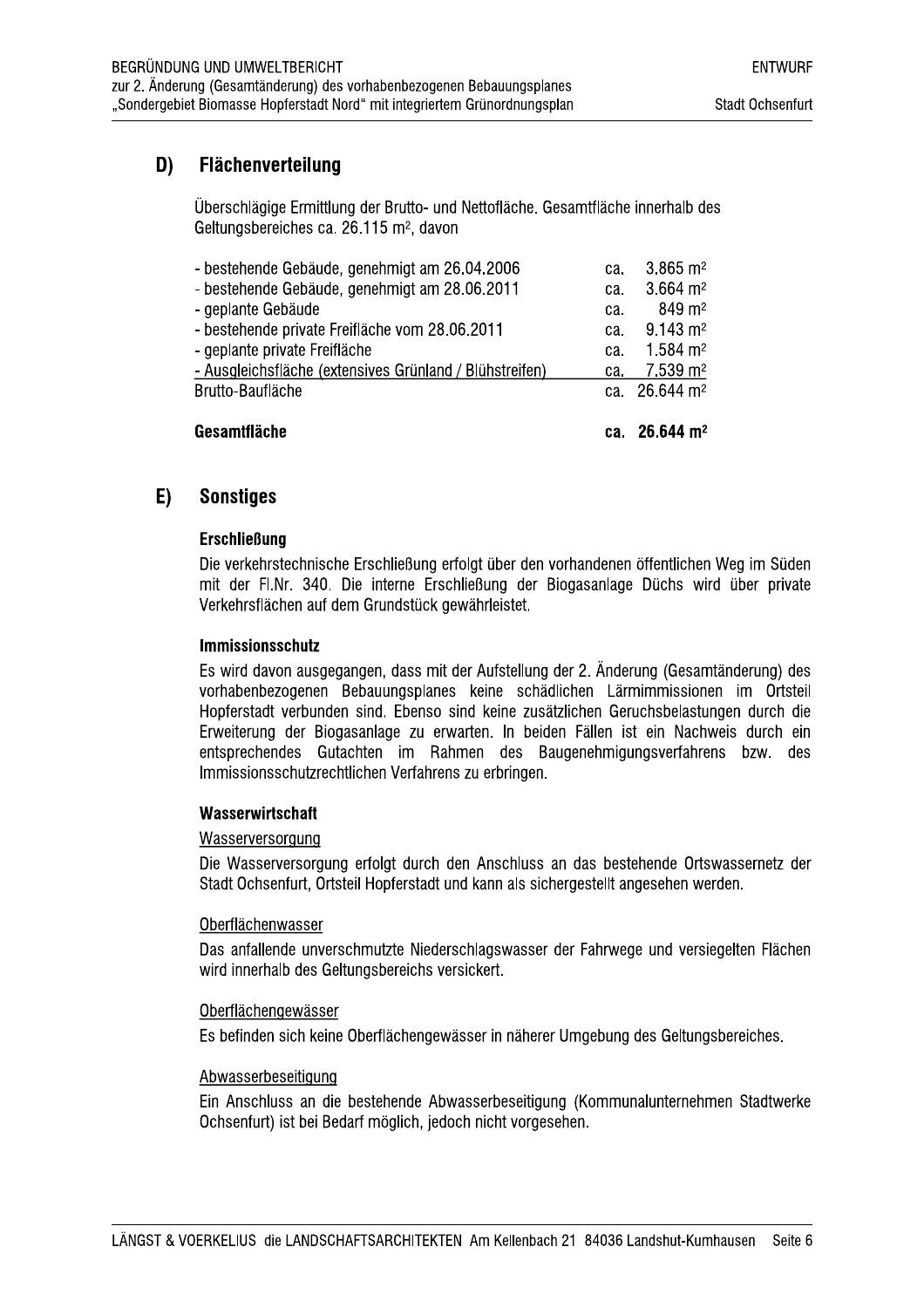#### **Altlasten**

Der Stadt Ochsenfurt sind in diesem Bereich keine Altlasten bekannt.

#### **Bodendenkmalpflege**

Im Flächennutzungsplan der Stadt Ochsenfurt wird nicht auf Bodendenkmäler im Geltungsbereich der geplanten 2. Änderung (Gesamtänderung) des vorhabenbezogenen Bebauungsplanes hingewiesen.

#### **Anschluss an das Stromnetz**

Der örtliche Energieversorger, die Fa. Überlandwerk Schäftersheim GmbH, hat die Möglichkeit der Einspeisung der zusätzlichen Erträge der Biogasanlage Hopferstadt Nord ins Stromnetz zugesichert.

#### $F)$ Grünordnung

Die grünordnerischen Gestaltungsziele umfassen im Wesentlichen folgende Schwerpunkte:

- $\bullet$ Eine Eingrünung erfolgt durch einen Blühstreifen sowie der Herstellung von extensivem Grünland (z. B. Glatthaferwiese) aus kräuterreicher Wieseneinsaat. Es sind autochthone Pflanzen bzw. autochthones Saatgut (wie z. B. zertifiziertes Regio-Saatgut des Ursprungsgebietes 11 "Südwestdeutsches Bergland") zu verwenden.
- Eingrünung zur Einbindung in die Landschaft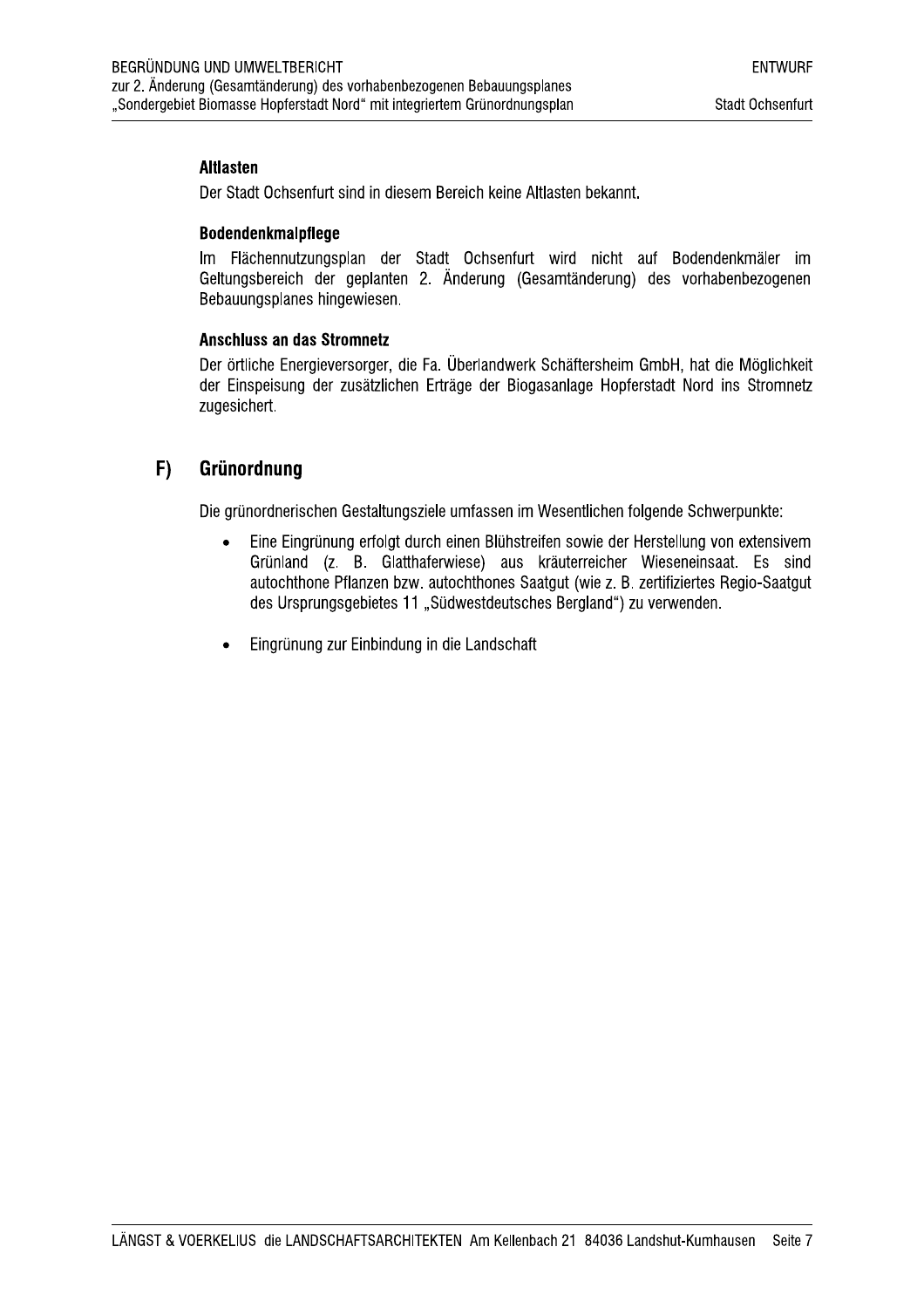#### $G)$ **Umweltbericht**

## **Inhaltsverzeichnis**

| G.1 | <b>Einleitung</b>                                                                |                  |  |  |  |  |
|-----|----------------------------------------------------------------------------------|------------------|--|--|--|--|
|     | G.1.1<br>Kurzdarstellung des Inhalts und wichtige Ziele des B-Plans              | 9                |  |  |  |  |
|     | G.1.2 Darstellung der in einschlägigen Fachgesetzen und Fachplänen festgelegten  |                  |  |  |  |  |
|     | umweltrelevanten Ziele und ihre Berücksichtigung                                 | 9                |  |  |  |  |
| G.2 | Bestandsaufnahme, Beschreibung und Bewertung der Umweltauswirkungen              |                  |  |  |  |  |
|     | einschließlich der Prognose bei Durchführung der Planung                         | $\boldsymbol{9}$ |  |  |  |  |
| G.3 | Prognose über die Entwicklung des Umweltzustands bei                             |                  |  |  |  |  |
|     | Nichtdurchführung der Planung                                                    | 11               |  |  |  |  |
| G.4 | Geplante Maßnahmen zur Vermeidung, Verringerung und zum Ausgleich                |                  |  |  |  |  |
|     | einschließlich der naturschutzfachlichen Eingriffsregelung in der Bauleitplanung | 11               |  |  |  |  |
|     | G.4.1 Vermeidungsmaßnahmen bezogen auf die verschiedenen Schutzgüter             | 11               |  |  |  |  |
|     | G.4.2 Naturschutzfachlicher Eingriff und Ausgleich                               | 12               |  |  |  |  |
|     | G.4.3 Vereinfachte Vorgehensweise nach Ziffer 3.1 des Leitfadens                 | 12               |  |  |  |  |
|     | G.4.4 Regelverfahren nach Ziffer 3.2 des Leitfadens                              | 12 <sup>2</sup>  |  |  |  |  |
| G.5 | Alternative Planungsmöglichkeiten                                                | 15 <sub>1</sub>  |  |  |  |  |
| G.6 | Beschreibung der Methodik und Hinweise auf Schwierigkeiten und Kenntnislücken    |                  |  |  |  |  |
| G.7 | Maßnahmen zur Überwachung (Monitoring)                                           | 15               |  |  |  |  |
| G.8 | Allgemeinverständliche Zusammenfassung                                           | 16               |  |  |  |  |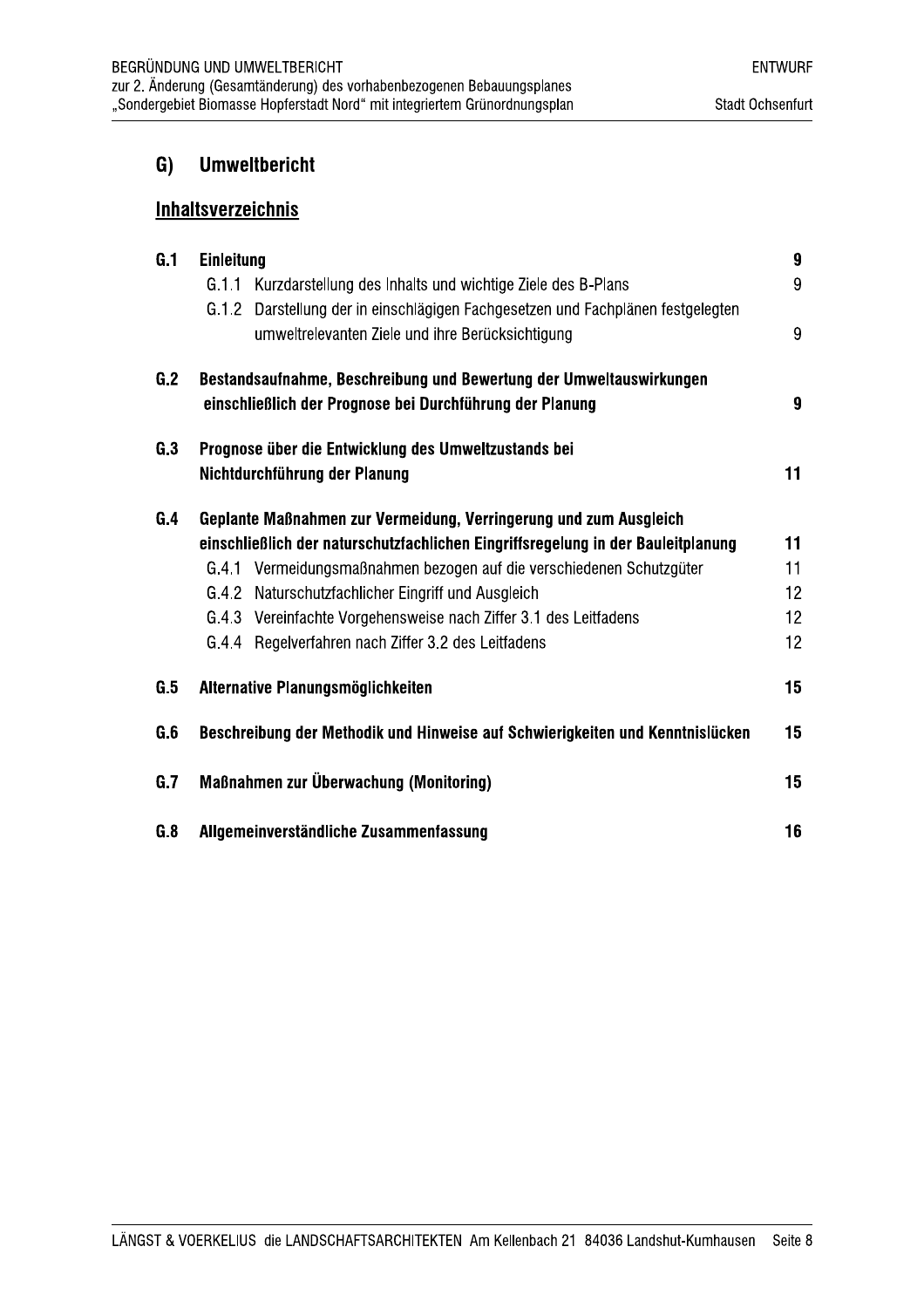## G.1 Einleitung

#### $G.1.1$ Kurzdarstellung des Inhalts und wichtige Ziele des B-Plans

Ziel der 2. Änderung (Gesamtänderung) des Bebauungsplanes ist es. die vorhandene Biogasanlage gen Westen zu erweitern. Die bestehende Biogasanlage befindet sich nördlich der Ortschaft Hopferstadt auf den Flächen des landwirtschaftlichen Betriebes der Familie Düchs. Das Anlagengrundstück ist im Norden. Osten und Westen von landwirtschaftlichen Flächen umgeben. Im Süden grenzt ein öffentlicher Weg mit der Fl.-Nr. 340 an die Grundstücksfläche an. Die bisher intensiv landwirtschaftlich genutzte Fläche wird aufgegeben. Der Flächennutzungsplan der Stadt Ochsenfurt wurde bereits in der 12. Änderung angepasst und stellt die Fläche als Sondergebiet Biogas dar.

#### $G.1.2$ Darstellung der in einschlägigen Fachgesetzen und Fachplänen festgelegten umweltrelevanten Ziele und ihre Berücksichtigung

Es wurden die allgemeinen gesetzlichen Grundlagen, wie das Baugesetzbuch, die Naturschutzgesetze. der Immissionsschutz-Gesetzgebung und die Abfallund Wassergesetzgebung berücksichtigt. Grundlage ist bei der Umsetzung bzw. der verbindlichen Bauleitplanung die Arbeitshilfe "Leitfaden Bauen im Einklang mit Natur und Landschaft" des Bayerischen Staatsministeriums für Landesentwicklung und Umweltfragen, 2. erweiterte Auflage Januar 2003 zur Eingriffsregelung.

## G.2 Bestandsaufnahme. Beschreibung und Bewertung der Umweltauswirkungen einschließlich der Prognose bei Durchführung der Planung

#### **Naturraum**

Der Geltungsbereich liegt in der naturräumlichen Haupteinheit (Ssymank) "Mainfränkische Platten" (D56). Untereinheit (nach ABSP) "Ochsenfurter und Gollachgau" (130).

Zwischen Main- und Taubertal, im Westen begrenzt von den Waldbereichen des Guttenberger und Irtenberger Waldes, erstreckt sich diese lößbedeckte, äußerst fruchtbare Gäulandschaft. Bis auf wenige Waldreste ist die flachwellige Landschaft von großflächigem, intensiven Ackerbau geprägt (Fortsetzung in den Landkreisen Kitzingen und Neustadt a. d. Aisch - Bad Windsheim). In den intensiv landwirtschaftlich genutzten Bereichen der Mainfränkischen Platten, insbesondere im Ochsenfurter- und Gollachgau, in den Gäuplatten im Maindreieck sowie im Steigerwaldvorland sollen landschaftsgliedernde Elemente erhalten, gepflegt und vermehrt werden.

#### **Schutzqut Boden**

Erst im Quartär, das vor etwa 2,4 Mio. Jahren begann, hat sich der Main schrittweise eingetieft und Kiese sowie Sande hinterlassen, die in größeren Gruben bei Randersacker und Ochsenfurt abgebaut wurden. In den meist als Trockentäler vorliegenden Seitentälern kam Lehm mit eingemischtem Hangschuttmaterial zum Absatz. Große Flächen nehmen die dünnen Decken aus Flugsand und Löß auf den Mainterrassen und Hochflächen ein, die während der Kaltzeiten, insbesondere der Würmkaltzeit, angeweht wurden. Während der Flugsand sich auf die rechten Maintaloberhänge und mainnahen Hochflächen zwischen Veitshöchheim und Frickenhausen beschränkt, tritt der Löß im gesamten Landkreisgebiet in kleineren Vorkommen auf und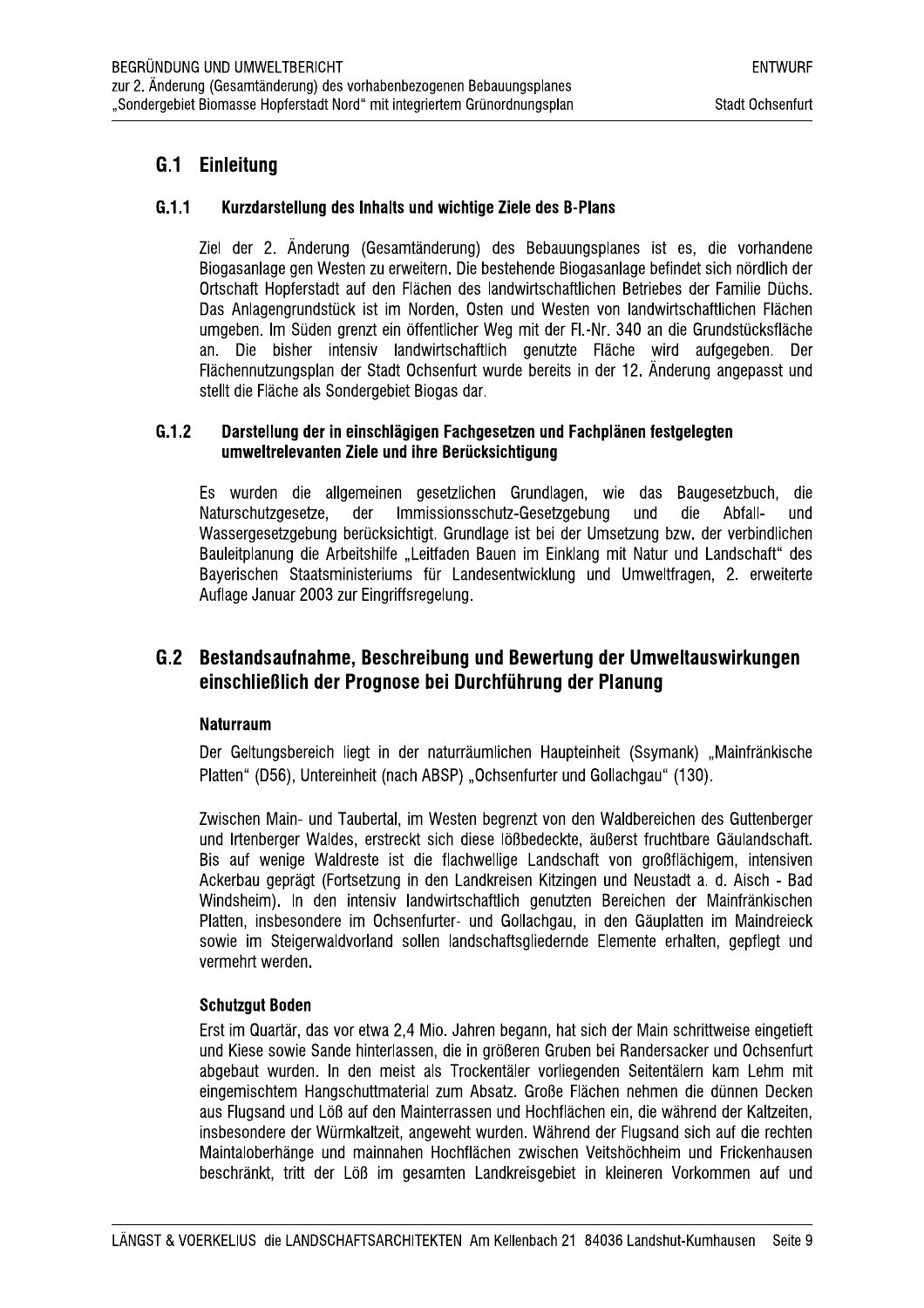konzentriert sich im Ochsenfurter- und Gollachgau derart, dass dieses Gebiet eine der fruchtbarsten Gegenden Bayerns ist. Als Bodentyp herrscht im Geltungsbereich fast ausschließlich Pararendzina aus Carbonatschluff (Löss) vor.

Das Planungsgebiet wird als Fläche für die Landwirtschaft im Bereich der geplanten Erweiterung intensiy genutzt. Es wird davon ausgegangen, dass durch die geplante Nutzung keine nennenswerten Belastungen für das Schutzgut Boden entstehen. Es ist auf Grund der Versiegelung mit Umweltauswirkungen geringer Erheblichkeit zu rechnen.

### **Schutzgut Wasser**

Wasserschutzrechtliche Schutzgebiete fehlen im näheren Umgriff des Geltungsbereiches. Die Beeinträchtigungen des oberflächennahen Grundwassers durch menschliche Einflüsse scheinen wegen des relativ großen Filtervermögens der Böden gering. Oberflächengewässer fehlen im Planungsgebiet. Durch die beschriebene Nutzung als Sondergebiet Biomasse ist mit einer Gefährdung des Grundwassers nicht zu rechnen, jedoch nicht völlig auszuschließen. Auf Grund der Nutzung sind lediglich Umweltauswirkungen geringer Erheblichkeit zu erwarten.

### **Schutzaut Klima/Luft**

Im Maintal sind die Niederschläge mit 550 mm am geringsten, auf den Hochflächen beiderseits des Main steigen sie, bedingt durch die Lage im Lee-Bereich des Spessarts, nur auf 600 mm an. Die Vegetationsperiode dauert mit 160 Tagen im Maintal am längsten. Im Jahresmittel liegt die Lufttemperatur bei 8-9 °C. Auf Grund der starken Eingrünung sind keine nennenswerten negativen Umweltauswirkungen zu erwarten.

#### Schutzgut Arten und Lebensräume

Der Großteil des Planungsgebietes dient bereits der Erzeugung von Biogas. Der Erweiterungsbereich wird intensiv ackerbaulich genutzt und hat diesbezüglich keine besondere Wertigkeit für das Schutzgut Arten und Lebensräume. Das Gebiet liegt jedoch im Randbereich des SPA-Gebietes 6426-471 "Ochsenfurter und Uffenheimer Gau und Gäulandschaft nordöstlich Würzburg". Diesbezüglich fand bereits eine FFH-Verträglichkeitsabschätzung statt, die zu dem Ergebnis kam, dass erhebliche Beeinträchtigungen der Erhaltungsziele durch das damals geplante Vorhaben ausgeschlossen seien. Die vorgelegte Planung ergibt lediglich eine geringfügige Erweiterung und Veränderung der Biogasanlage, weswegen davon ausgegangen werden kann, dass die Abschätzung aus der Vorprüfung für das NATURA 2000 Gebiet ebenso hierfür zutreffend ist. Zudem erhöht sich durch die grünordnerischen Maßnahmen der Anteil naturnaher Flächen in diesem Bereich.

### **Schutzqut Mensch (Erholung)**

Das Untersuchungsgebiet hat derzeit keine Bedeutung für die Naherholung. Es entstehen somit durch die vorgelegte Planung keine Auswirkungen im Bereich der Erholungsfunktion.

#### **Schutzqut Mensch (Immissionen)**

Die zu erwartenden betriebsbedingten Lärmimmissionen werden dergestalt prognostiziert, dass es zu keinen unzumutbaren Beeinträchtigungen in den angrenzenden Bereichen kommt. Im Rahmen der baurechtlichen bzw. immissionsschutzrechtlichen Genehmigung ist die Einhaltung der Prognose durch ein schalltechnisches Gutachten nachzuweisen. Lediglich während der Bauphase ist mit erhöhten Lärmimmissionen in der Umgebung zu rechnen, weswegen diesbezüglich mit Umweltauswirkungen geringer Erheblichkeit zu rechnen ist.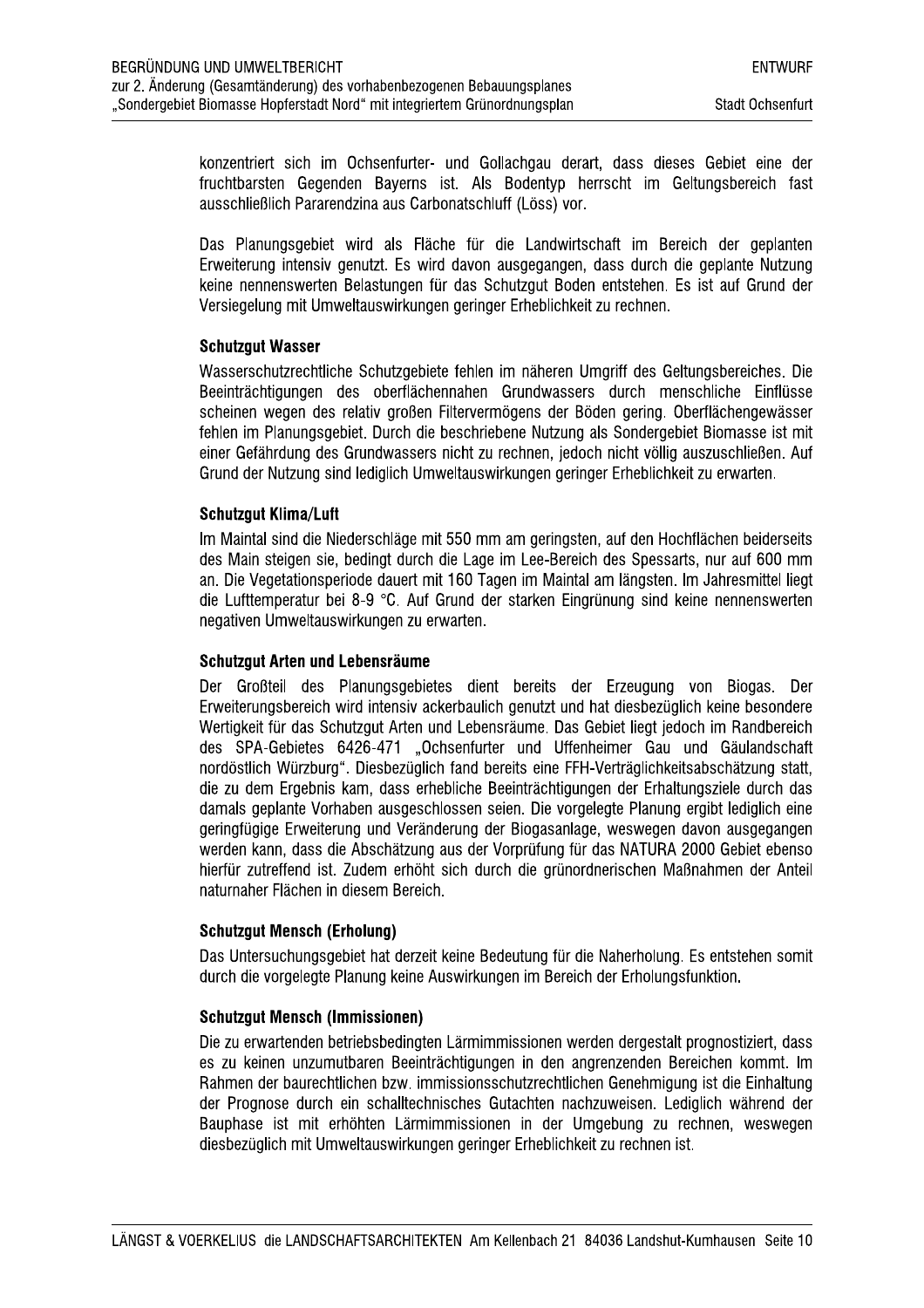Der Betrieb einer Biogasanlage ist in der Regel mit einer gewissen Geruchsentwicklung verbunden. Zwischen der Biogasanlage und der nächsten Wohnbebauung in der Ortschaft Hopferstadt liegt eine Distanz von ca. 320 m. Es handelt sich hierbei überwiegend um landwirtschaftlich genutzte Hofstellen. Eine Nachbarschaft im Sinne eines Wohngebietes, auf die sich die Emissionen belästigend auswirken und zu erheblichen Nachteilen führen könnten. ist in diesem Sinne nicht gegeben. Deshalb wird lediglich mit geringen bis sehr geringen Beeinträchtigungen gerechnet. Bezüglich der leichten Zunahme der Geruchsbelastung sind lediglich Umweltauswirkungen geringer Erheblichkeit zu erwarten.

### **Schutzgut Landschaft**

Derzeit ist der Geltungsbereich durch die bestehende Biogasanlage und die ackerbaulich genutzte Landschaft geprägt. Die zulässigen Wandhöhen bzw. Gebäudehöhen im geplanten Sondergebiet Biomasse betragen bis zu 5 m bzw. 11,5 m, so dass hierdurch das zukünftige Landschaftsbild bedingt durch die bereits bestehenden Nutzungen nur geringfügig verändert wird. Durch die festgesetzten grünordnerischen Maßnahmen kann das Bauvorhaben in die Umgebung eingebunden und die bezüglich des Landschaftsbilds negativ empfundene Fernwirkung der Gebäude minimiert werden. Es werden daher nur Umweltauswirkungen geringer Erheblichkeit erwartet.

### Schutzaut Kultur- und Sachaüter

Hinweise auf Kultur- und Sachgüter bzw. Bodendenkmäler liegen im aktuellen Flächennutzungsplan der Stadt Ochsenfurt außerhalb des Geltungsbereichs im Norden des Flurstücks vor (Aktennummer D-6-6326-0132). Dabei handelt es sich um eine "Siedlung der frühen Latènezeit" (Benehmen nicht hergestellt, nachgualifiziert). Es besteht jedoch die Möglichkeit, dass nicht mehr sichtbare Bodendenkmäler in der Umgebung vorkommen. Es wird derzeit von geringen Umweltauswirkungen ausgegangen.

## G.3 Prognose über die Entwicklung des Umweltzustands bei Nichtdurchführung der Planung

Die Fläche würde bei Nichtdurchführung des Vorhabens im Bereich der Erweiterungsfläche weiter intensiv landwirtschaftlich genutzt werden.

## G.4 Geplante Maßnahmen zur Vermeidung, Verringerung und zum Ausgleich einschließlich der naturschutzfachlichen Eingriffsregelung in der **Bauleitplanung**

#### $G.4.1$ Vermeidungsmaßnahmen bezogen auf die verschiedenen Schutzgüter

#### **Schutzgut Boden**

- Schutz natürlicher und kulturhistorischer Boden- und Oberflächenformen durch  $\bullet$ geeignete Standortwahl
- Anpassung des Baugebietes an den Geländeverlauf zur Vermeidung größerer Erdmassenbewegungen sowie von Veränderungen der Oberflächenformen
- Reduzierung des Versiegelungsgrades  $\bullet$
- Vermeidung von Bodenkontamination und nicht standortgerechten  $\bullet$ Bodenveränderungen
- Schutz vor Erosion oder Bodenverdichtung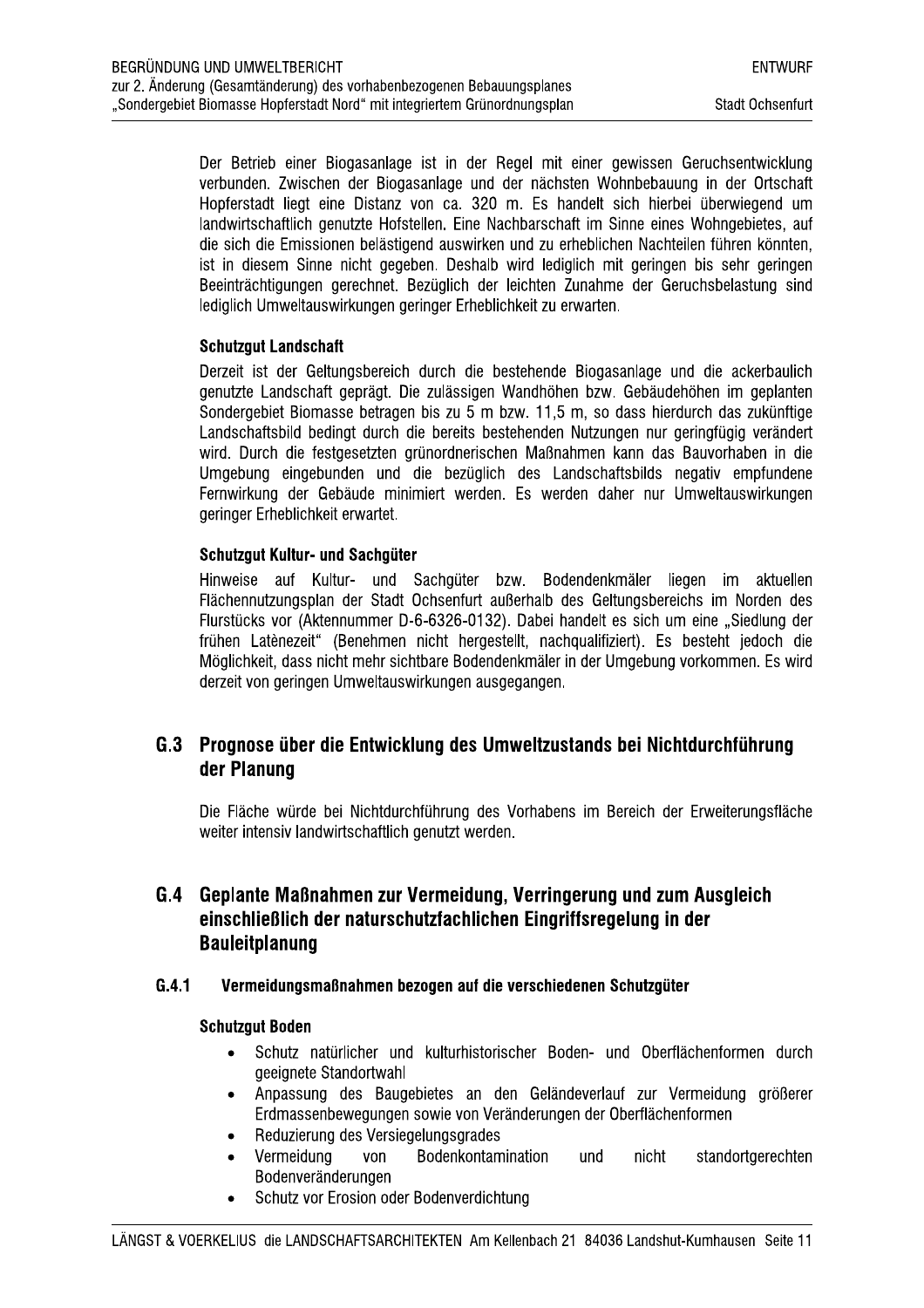#### **Schutzqut Wasser**

Zur Unterstützung des natürlichen Wasserkreislaufes soll das anfallende Niederschlagswasser vor Ort versickert werden.

#### Schutzqut Arten und Lebensräume

- Verwendung von autochthonen Saat- und Pflanzgut für die Anlage der internen  $\bullet$ Ausgleichsfläche
- Erhaltung und Sicherung von Bereichen mit besonderer Bedeutung für das Schutzgut  $\bullet$ Arten und Lebensräume
- Bündelung von Versorgungsleitungen und Wegen  $\bullet$

#### **Schutzgut Landschaft**

Eingrünungsmaßnahmen  $\bullet$ 

#### $G.4.2$ Naturschutzfachlicher Eingriff und Ausgleich

Da durch den Bebauungsplan Eingriffe in Natur und Landschaft zu erwarten sind, ist nach § 18 BNatSchG über die Vermeidung und den Ausgleich nach den Vorschriften des § 1 und 1a BauGB zu entscheiden. Die Vermeidung und der Ausgleich der zu erwartenden Eingriffe in Natur und Landschaft sind danach in der Abwägung zu berücksichtigen: der Ausgleich ist innerhalb der durch § 1a Abs. 3 BauGB zur Verfügung stehenden Möglichkeiten im Rahmen der Satzung zu regeln. Die Umsetzung der naturschutzrechtlichen Eingriffsregelung für das gegenständliche Bebauungsplanverfahren erfolgt anhand des baverischen Verfahrens "Bauen im Einklang mit Natur und Landschaft" (BStMLU, 2. Auflage, Januar 2003).

#### $G.4.3$ Vereinfachte Vorgehensweise nach Ziffer 3.1 des Leitfadens

Die vereinfachte Vorgehensweise entsprechend Ziffer 3.1 des Leitfadens ist bei dem gegenständlichen Bebauungsplan nicht anwendbar, da es sich um kein reines oder allgemeines Wohngebiet handelt. Somit kommt das Regelverfahren nach Ziffer 3.2 zur Anwendung.

#### $G.4.4$ Regelverfahren nach Ziffer 3.2 des Leitfadens

Einstufung des Plangebietes vor Bebauung (Bestandsbeurteilung):

Der Untersuchungsraum kann hier auf den Geltungsbereich des Bebauungsplanes (Größe 26.115 m<sup>2</sup>) beschränkt bleiben, da vorhabenbezogene oder schutzgebietsspezifische Beeinträchtigungen über den Geltungsbereich hinaus nicht zu erwarten sind (vgl. Kap. G.2).

Ergebnis: Das Plangebiet ist hinsichtlich der vorherrschenden Bedeutung als Fläche geringer Bedeutung für Naturhaushalt und Landschaftsbild (Kategorie I) einzustufen.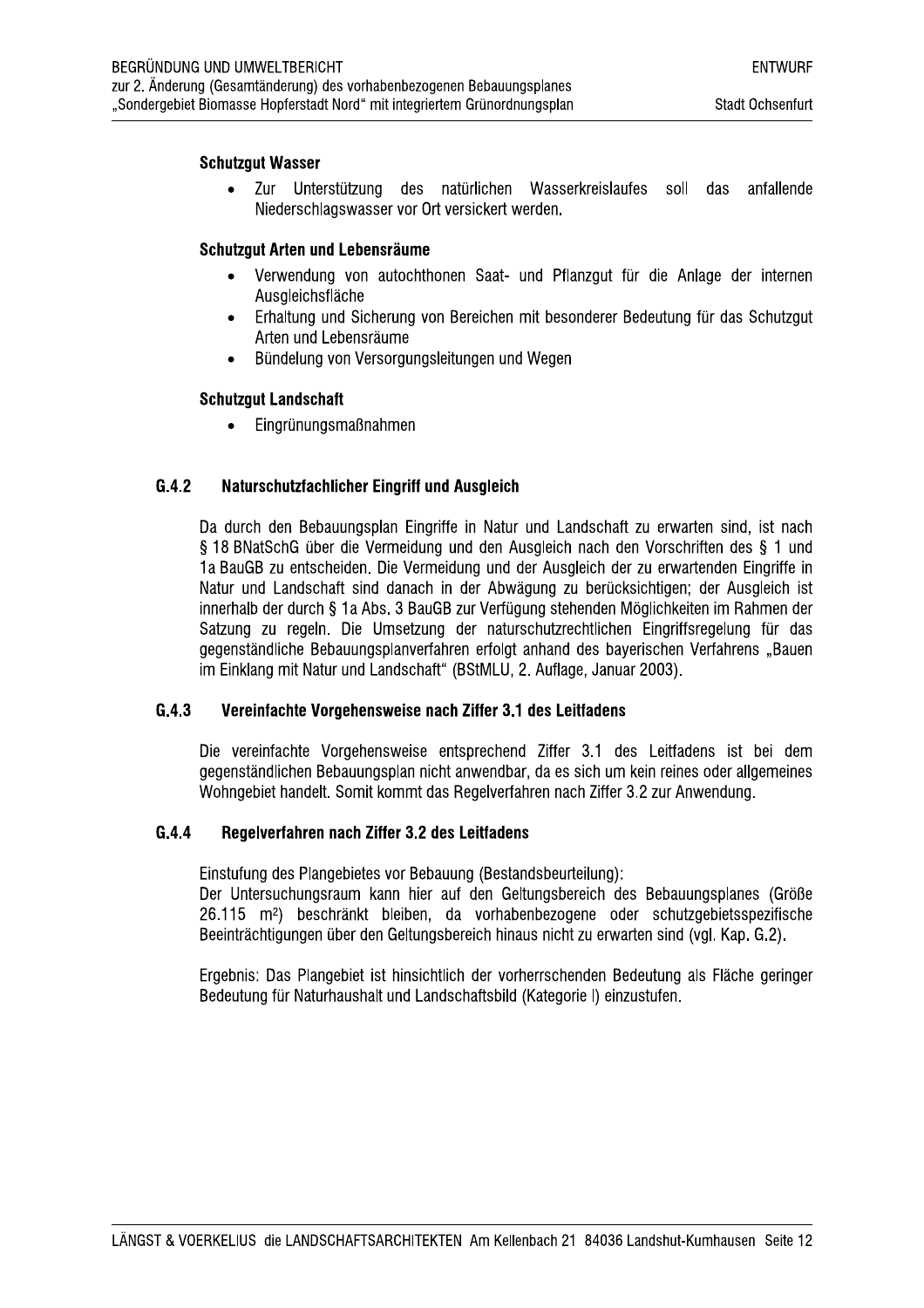#### **Auswirkungen des Eingriffs:**

Das Planungsgebiet mit einer Größe von 26.644 m<sup>2</sup> setzt sich wie folgt zusammen:

| <b>Bestehende Flächennutzung</b>               | Fläche in $m2$           |  |  |
|------------------------------------------------|--------------------------|--|--|
| - bestehende Gebäude, genehmigt am 26.04.2006  | ca. $3.865 \text{ m}^2$  |  |  |
| - bestehende Gebäude, genehmigt am 28.06.2011  | ca. $3.664 \text{ m}^2$  |  |  |
| - geplante Gebäude                             | ca. 849 m <sup>2</sup>   |  |  |
| - bestehende private Freifläche vom 28.06.2011 | ca. 9.143 m <sup>2</sup> |  |  |
| - geplante private Freifläche                  | ca. 1.584 m <sup>2</sup> |  |  |
| - Ausgleichsfläche                             | ca. 7.539 m <sup>2</sup> |  |  |
| Gesamtfläche ca.                               | 26.644 m <sup>2</sup>    |  |  |

Die Eingriffsfläche ist entsprechend der Eingriffsintensität der Planung wie folgt zuzuordnen:

SO Flächen mit hohem Versiegelungs- / Nutzungsgrad (Typ A)

Die zulässigen Eingriffe in dem geplanten Baufeld werden gemeinsam ermittelt und sollen dann durch entsprechende Grün- bzw. Ausgleichsflächen ausgeglichen werden. Insgesamt reduziert sich der Eingriffsbereich hinsichtlich seiner Beeinträchtigungen auf eine Fläche von 19.105 m<sup>2</sup>.

| Nutzung                                              | Fläche                  |  | Faktor nach<br>Leitfaden | Ausgleichserfordernis/<br>-fläche |                |
|------------------------------------------------------|-------------------------|--|--------------------------|-----------------------------------|----------------|
| Gebäude Bestand, genehmigt am<br>26.04.2006          | $3.865$ m <sup>2</sup>  |  |                          |                                   |                |
| Gebäude Bestand, genehmigt am<br>28.06.2011          | 3.664 $m2$              |  |                          |                                   |                |
| Gebäude Planung                                      | 849 m <sup>2</sup>      |  |                          |                                   |                |
| Private Freifläche Bestand vom 28.06.2011            | 9.143 $m2$              |  |                          |                                   |                |
| Private Freifläche Planung                           | 1.584 $m2$              |  |                          |                                   |                |
| Gesamt                                               | $19.105$ m <sup>2</sup> |  | 0,35                     | $6.687$ m <sup>2</sup>            |                |
| Ausgleichsflächenkompensation für geplantes Endlager |                         |  |                          | 849                               | m <sup>2</sup> |
| Gesamtausgleichserfordernis                          |                         |  |                          | $7.536$ m <sup>2</sup>            |                |
| Ausgleichsfläche (intern)                            | $7.539$ m <sup>2</sup>  |  | 1,0                      | 7.539                             | m <sup>2</sup> |
| Gesamtfläche Geltungsbereich                         | $26.644 \text{ m}^2$    |  |                          |                                   |                |

#### Ausgleichsflächenbilanz (rechnerisches Guthaben)

 $3 \text{ m}^2$ 

#### **Festlegung des Kompensationsfaktors**

Kategorie I / Gebietstyp A - Spanne der Kompensationsfaktoren 0.3 bis 0.7: Aufgrund der bestehenden landwirtschaftlichen Nutzfläche erscheint im Bereich des Gebietstyps A der Kompensationsfaktor 0,35 gerechtfertigt.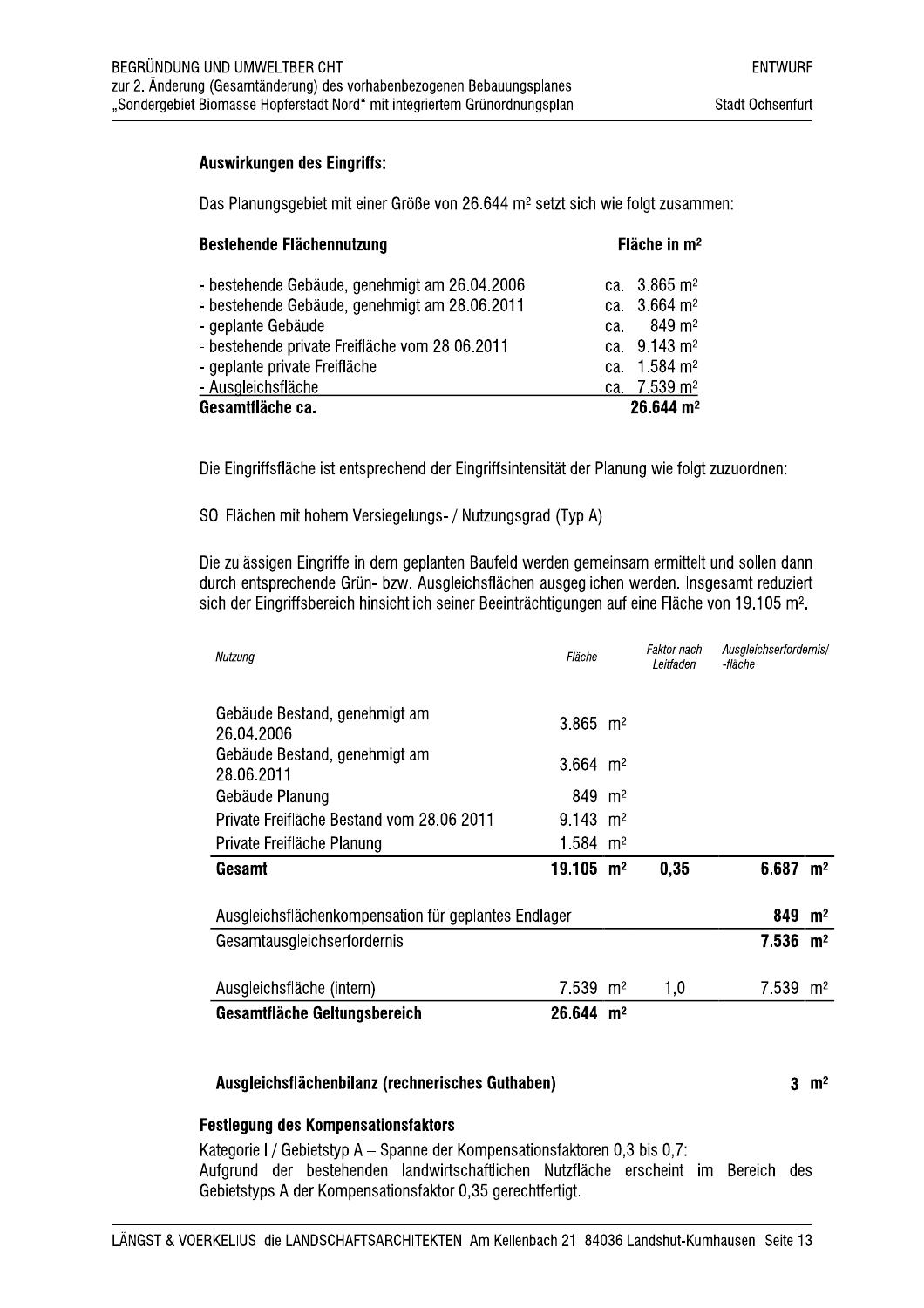#### Ergebnis:

Nach den Ermittlungsgrundsätzen des Regelverfahrens ist aus fachlicher Sicht eine Ausgleichsfläche von 7.536 m<sup>2</sup> für das gegenständliche Bebauungsplanverfahren erforderlich, die insoweit in die Abwägungsentscheidung einzustellen ist.

#### **Maßnahmen und Standort des Ausgleichs**

Der naturschutzrechtliche Ausgleich für das gegenständliche Satzungsverfahren erfolgt durch folgende Maßnahmen:

#### **Entwicklungsziele**

Auf der internen Ausgleichsfläche soll ein Blühstreifen sowie extensives Grünland (z. B. Glatthaferwiese) hergestellt werden.

#### Aufwertungsmaßnahmen:

Der westliche und nördliche Teil des Geltungsbereichs, der derzeit landwirtschaftlich genutzt wird, soll in extensives Grünland (z. B. Glatthaferwiese) mit integriertem Blühstreifen (Mindestbreite 10 m) überführt werden. Die Fläche hat eine Größe von 7.539 m<sup>2</sup> (Anrechnungsfaktor 1,0). Die Ansaat wird ausschließlich mit autochthonem Saatgut (z. B. zertifiziertes Regio-Saatgut des Ursprungsgebietes 11 "Südwestdeutsches Bergland") durchaeführt.

#### Pflege des extensiven Grünlands:

1-2-schürige Mahd (erste Mahd ab 15.6.) mit Abfuhr des Mähguts. Auf der Fläche wird auf Düngung und auf Pflanzenschutzmittel verzichtet.

#### Pflege des Blühstreifens:

Für die Pflege der Blühstreifen sind die Vorgaben der (Förder-) Programme zu beachten. Im Grundsatz gilt, die Blühstreifen über den Winter stehen zu lassen oder in jedem Jahr nur die Hälfte der Fläche zu mulchen oder zu mähen und den anderen Teil jeweils im nächsten Jahr zu pflegen. Bei diesem Verfahren sollte ein Streifen möglichst quer geteilt werden, damit die Streifen auf der gesamten Breite erhalten bleibt. Auf der Fläche wird auf Düngung und auf Pflanzenschutzmittel verzichtet.

#### Zusammenfassung:

Mit den festgelegten Maßnahmen innerhalb der Ausgleichsfläche erfolgt jeweils die erforderliche Aufwertung von Kategorie I (Gebiete geringer Bedeutung für Naturhaushalt und Landschaftsbild, oberer Wert: Ackerflächen bzw. Grünlandflächen) in Kategorie II (Gebiete mittlerer Bedeutung für Naturhaushalt und Landschaftsbild, oberer Wert; artenreiches oder extensiv genutztes Grünland (magere/feuchte Wiesen und Weiden)).

Für die Ausgleichsfläche wird ein Aufwertungsfaktor von 1,0 unterstellt. Insgesamt stehen also durch die geplanten Maßnahmen 7.539 m<sup>2</sup> zur Verfügung. Abzüglich des notwendigen Ausgleichsflächenbedarfs in Höhe von 7.536 m<sup>2</sup> ergibt sich somit ein vollumfänglicher Ausgleich mit einem Guthaben von 3 m<sup>2</sup>.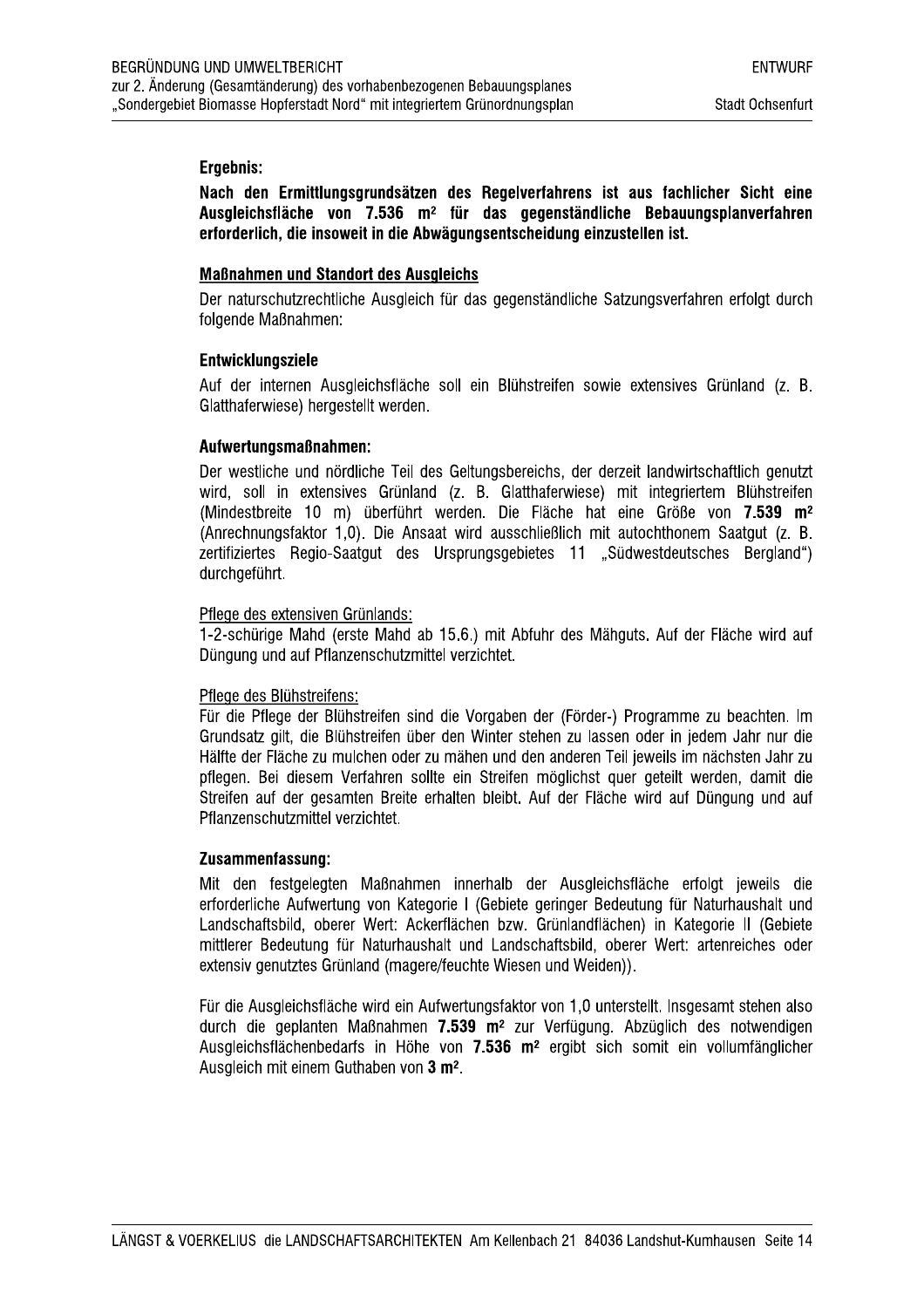## G.5 Alternative Planungsmöglichkeiten

Im Rahmen der vorbereitenden Bauleitplanung (Flächennutzungsplanänderung) wurden bereits verschiedene Standorte zur Erweiterung der bestehenden Biogasanlage geprüft. Der vorliegende Standort verblieb als einzig sinnvolle städtebauliche und landschaftsplanerische Variante. Der jetzt vorliegende Vorentwurf hat sich als einzig realisierbare Variante herauskristallisiert.

## G.6 Beschreibung der Methodik und Hinweise auf Schwierigkeiten und Kenntnislücken

Für die Beurteilung der Eingriffsregelung wurden der Bayerische Leitfaden "Bauen im Einklang mit Natur und Landschaft" verwendet. Als Grundlage für die verbal argumentative Darstellung und der Bewertung sowie als Datenquelle wurden der Flächennutzungsplan der Stadt Ochsenfurt sowie Angaben der Fachbehörden verwendet.

## G.7 Maßnahmen zur Überwachung (Monitoring)

Auf Grund der geringen Umweltauswirkungen auf die einzelnen Schutzgüter werden keine gesonderten Überwachungsmaßnahmen für notwendig erachtet.